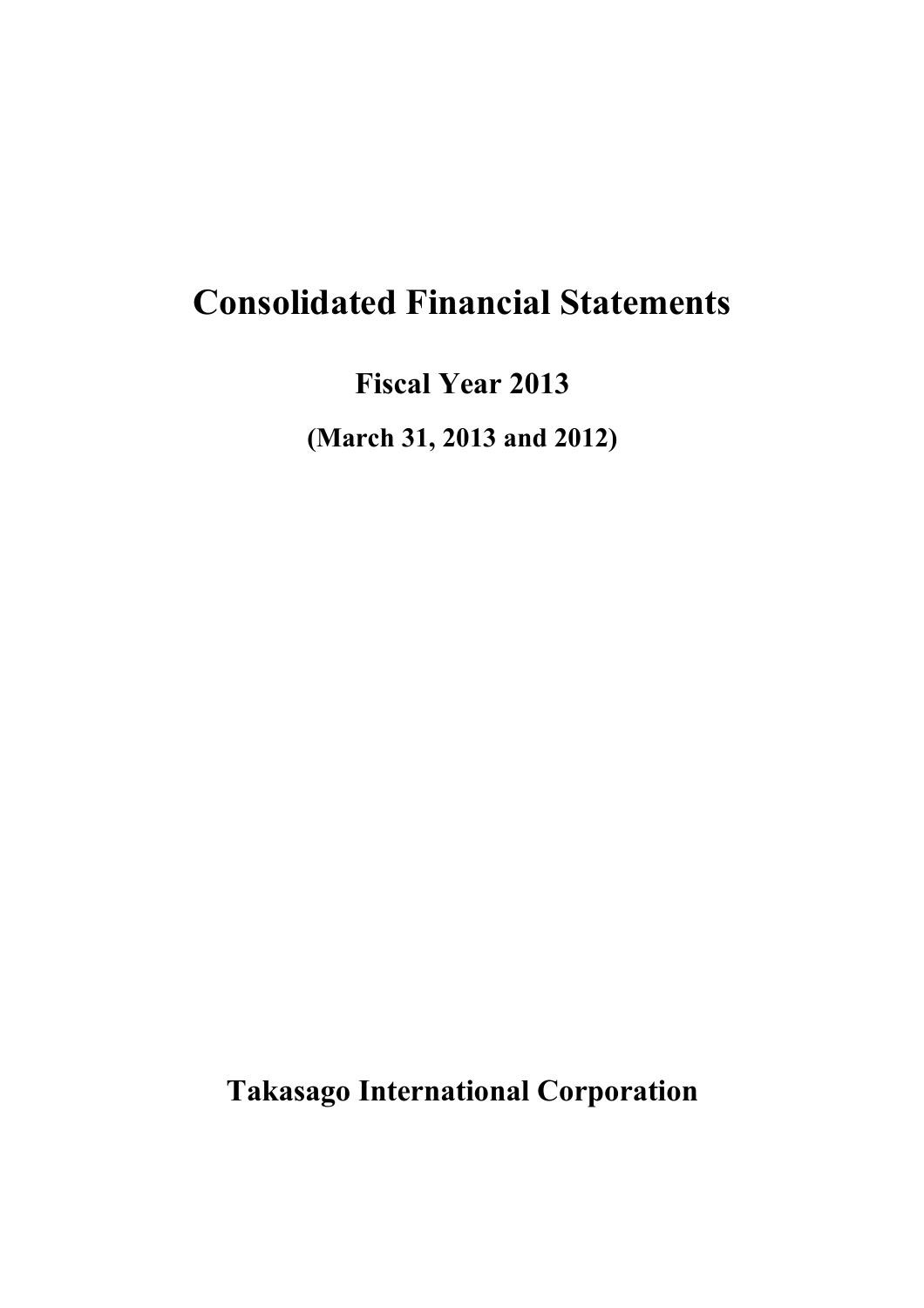## Regarding the fire accident at Hiratsuka Factory

A fire accident occurred at Hiratsuka Factory of our company at 11:04 am on Wednesday, April 10, 2013.

This accident did not cause any human damage, but we deeply apologize for causing inconvenience and anxiety to many people, including neighbors, nearby firms, shareholders, the officials of related authorities, and customers.

For this accident, we will make efforts to identify the cause of the accident while receiving advices from related authorities, establish Accident Recurrence Prevention Committee, and make every possible effort to prevent the recurrence of such accidents.

Our corporate group has prioritized safety and security under the vision of "aim to conduct sustainable management based on customer trust." However, this accident occurred, and we are deeply sorry for this, understand the seriousness of this accident, and will deal with it properly and restore your trust.

We would appreciate your continued guidance and encouragement.

Ritaro Igaki President and Chief Executive Officer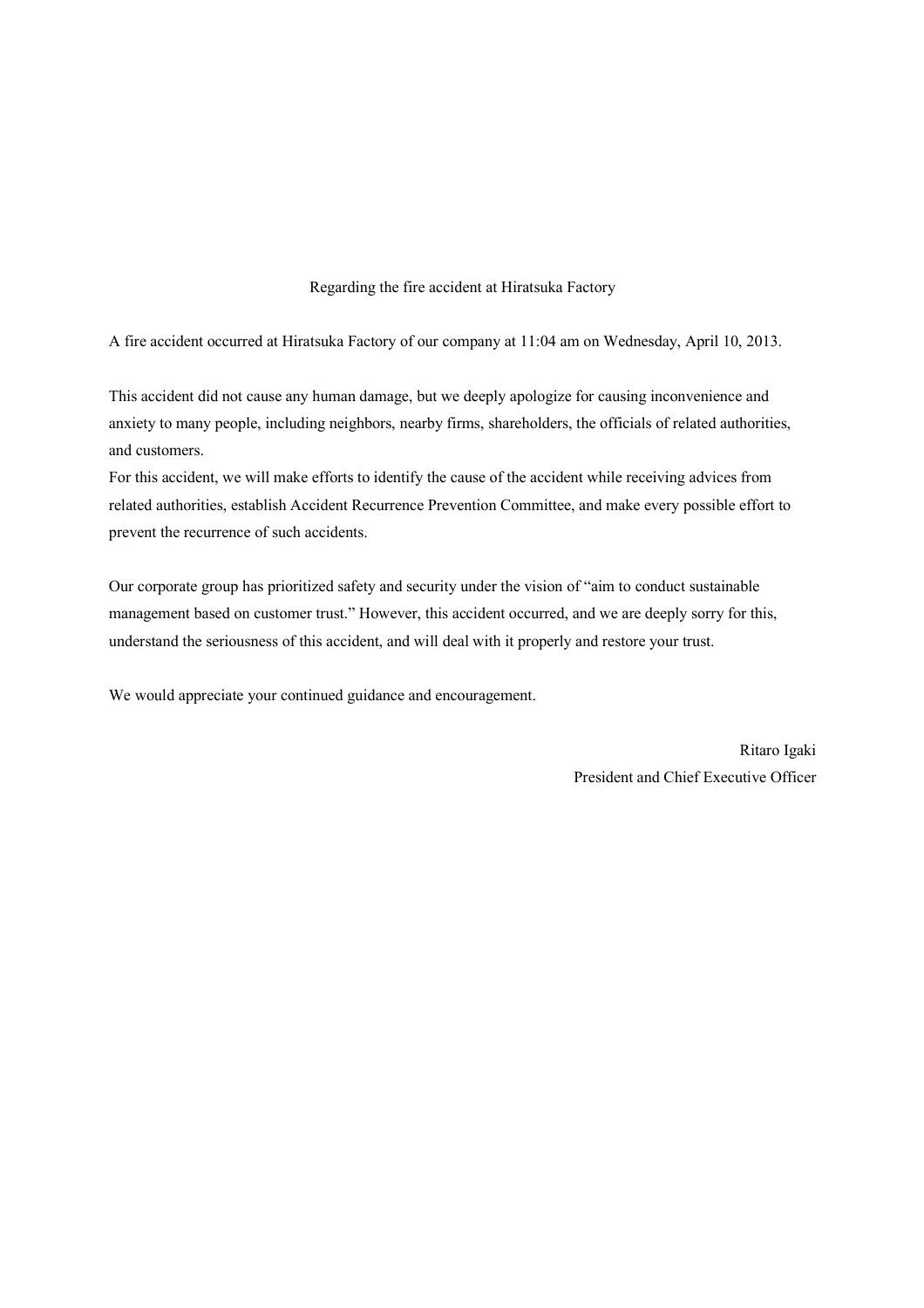#### [Overview of Business Results]

In this consolidated fiscal year, the world economy saw an overall weak recovery, with a sense of stagnation due to financial instability in European countries and less economic expansion in Asian regions. In the Japanese economy, although a slight economic recovery could be perceived, deflation continues and there is still a fair amount of uncertainty due to stagnation in foreign economies and employment and income situations.

In the flavor industry, although demand continued to grow in the Chinese and Southeast Asian markets, the overall situation of demand remained severe. Also, competition intensified both in Japan and worldwide with increased oligopoly by worldwide leading groups, including ourselves, and with a maturing domestic market. Under these circumstances, the Group followed the business policy of "By consistently supplying dependable products, to become a leading Flavors and Fragrances company in the global market" and started the medium term business plan "New Takasago Global Plan (GP-2)" (2012-2014), proceeding with business in 25 countries and regions throughout the world with solid global consolidated management For this consolidated fiscal year, sales were 118,973 million yen (an increase of 4.7% compared to the previous year), due to the strong performance of our company and our Asian subsidiaries. Net sales for each business were as follows. The flavor business saw favorable performance of products with net sales of ¥74,233 million (an increase of 6.3% compared to the previous year). The fragrance business had favorable growth of American and Asian subsidiaries, etc. and net sales were ¥27,063 million (an increase of 4.1% compared to the previous year). The aroma chemical business had price revisions to our menthol products, and net sales were ¥8,956 million (an increase of 0.5% compared to the previous year). The fine chemical business showed weaker performance in medicinal intermediates, and net sales were ¥7,332 million (a decrease of 1.2% compared to the previous year). Miscellaneous and real estate business had sales of ¥1,387 million (a decrease of 6.7% compared to the previous year).

Turning to profits, operating income was 6,285 million yen (an increase of 58.3% compared to the previous year) and ordinary income was 7,475 million yen (an increase of 74.0% compared to the previous year). Net income was 4,673 million yen (an increase of 163.4% compared to the previous year).

Information for each segment is as follows. In Japan, sales were 69,903 million yen (an increase of 1.9% compared to the previous year) and operating income was 5,072 million yen (an increase of 29.2% compared to the previous year) due to favorable performance of the flavor business products. In the Americas, sales were 20,930 million yen (an increase of 10.8% compared to the previous year) and there was an operating loss of 349 million yen (operating loss of the previous year was 613 million yen) because there was a rise in cost of materials, although there was also sales growth in US subsidiaries. In Europe, sales were 13,247 million yen (a decrease of 2.0% compared to the previous year) and there was an operating loss of 251 million yen (operating loss of the previous year was 491 million yen) due to slow performance in the Spain subsidiary. In Asia, segment sales were 14,891 million yen (an increase of 17.5% compared to the previous year) and operating income was 1,670 million yen (an increase of 82.6% compared to the previous year) due to favorable growth of subsidiaries in Singapore and China.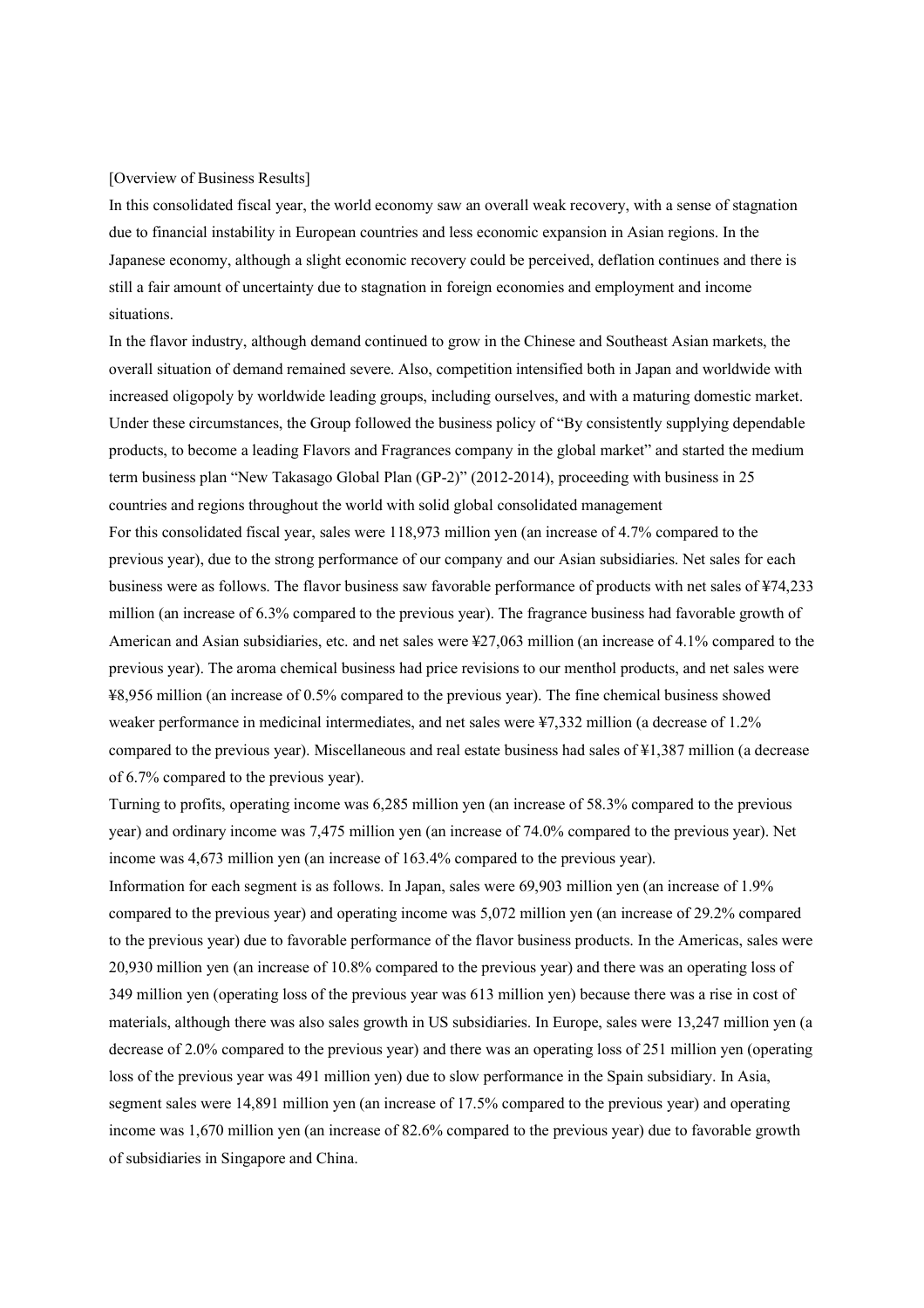# **Consolidated Financial Statements**

## **(1) Consolidated Balance Sheets**

| (1) Consonuateu dalance Sheets          |                        | (Millions of yen)      |
|-----------------------------------------|------------------------|------------------------|
|                                         | FY 2012                | FY 2013                |
|                                         | (As of March 31, 2012) | (As of March 31, 2013) |
| Assets                                  |                        |                        |
| Current assets                          |                        |                        |
| Cash and deposits                       | 11,205                 | 13,336                 |
| Notes and accounts receivable           | 24,036                 | 26,857                 |
| <b>Securities</b>                       | 100                    |                        |
| Merchandise and finished goods          | 17,230                 | 18,364                 |
| Work in progress                        | 351                    | 249                    |
| Raw materials and supplies              | 10,943                 | 12,710                 |
| Deferred tax assets                     | 1,129                  | 1,143                  |
| Others                                  | 1,229                  | 2,094                  |
| Allowance for doubtful accounts         | (347)                  | (433)                  |
| Total current assets                    | 65,878                 | 74,322                 |
| Fixed assets                            |                        |                        |
| Property, plant and equipment           |                        |                        |
| Buildings and structures                | 47,623                 | 50,799                 |
| Accumulated depreciation                | (27, 869)              | (30,609)               |
| Buildings and structures (net)          | 19,754                 | 20,189                 |
| Machinery, equipment and vehicles       | 49,026                 | 50,828                 |
| Accumulated depreciation                | (42, 322)              | (44, 577)              |
| Machinery, equipment and vehicles (net) | 6,703                  | 6,250                  |
| Tools, furniture and fixtures           | 8,641                  | 9,462                  |
| Accumulated depreciation                | (7,014)                | (7, 803)               |
| Tools, furniture and fixtures (net)     | 1,626                  | 1,659                  |
| Land                                    | 5,801                  | 6,259                  |
| Construction in progress                | 1,106                  | 3,142                  |
| Total property, plant and equipment     | 34,993                 | 37,501                 |
| Intangible fixed assets                 | 2,926                  | 2,435                  |
| Investments and other assets            |                        |                        |
| Investment securities                   | 12,323                 | 15,891                 |
| Investments in capital                  | 110                    | 239                    |
| Long-term loans receivable              | 5                      | 1                      |
| Deferred tax assets                     | 336                    | 260                    |
| Others                                  | 1,286                  | 1,214                  |
| Allowance for doubtful accounts         | (114)                  | (111)                  |
| Total investments and other assets      | 13,946                 | 17,495                 |
| Total fixed assets                      | 51,866                 | 57,431                 |
| Total assets                            | 117,745                | 131,754                |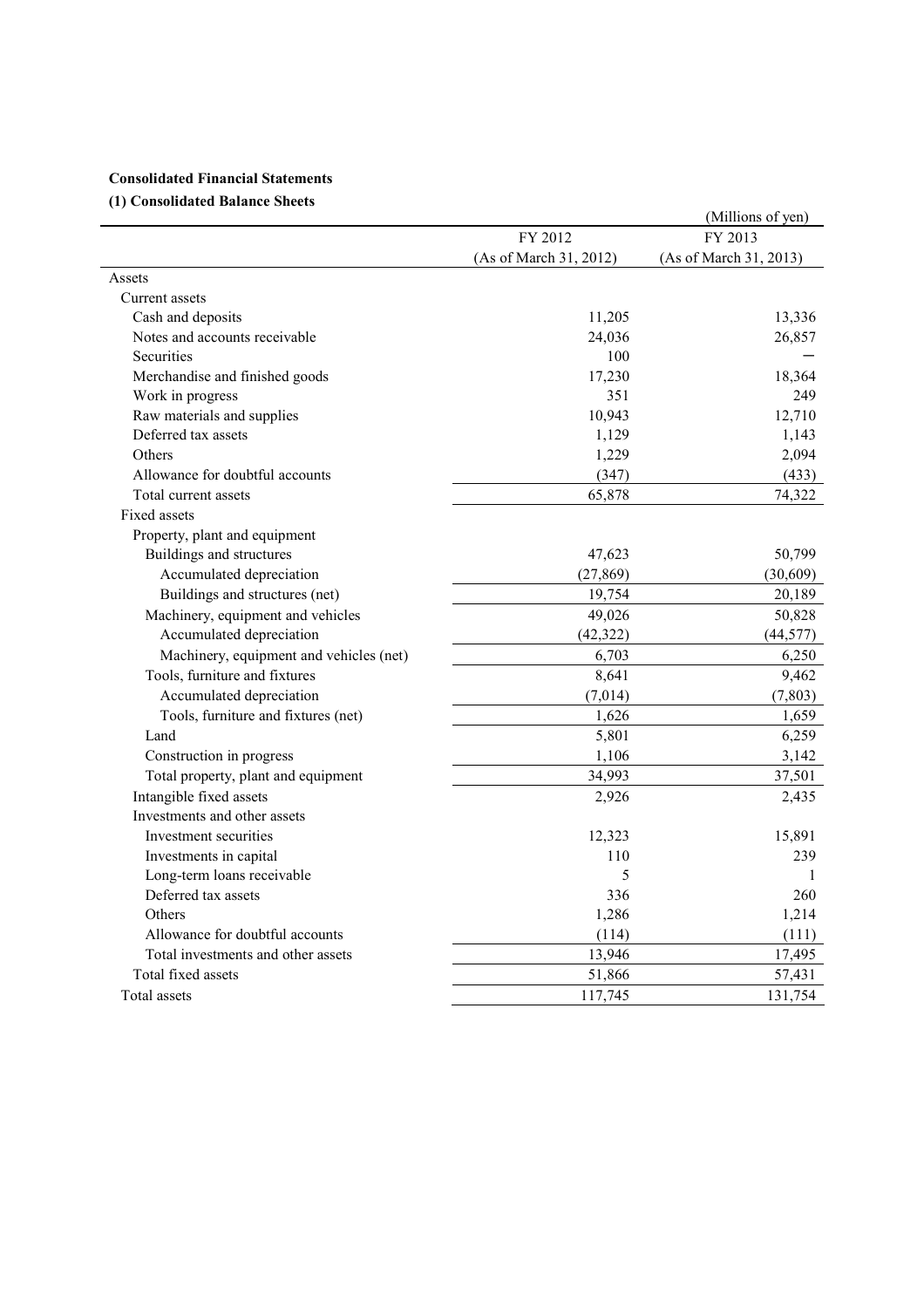|                                                  |                        | (Millions of yen)      |
|--------------------------------------------------|------------------------|------------------------|
|                                                  | FY 2012                | FY 2013                |
|                                                  | (As of March 31, 2012) | (As of March 31, 2013) |
| Liabilities                                      |                        |                        |
| <b>Current</b> liabilities                       |                        |                        |
| Notes and accounts payable                       | 11,503                 | 12,013                 |
| Short-term loans payable                         | 18,656                 | 20,053                 |
| Current portion of long-term loans payable       | 4,708                  | 4,990                  |
| Current portion of bonds                         | 460                    | 220                    |
| Accrued income taxes                             | 1,114                  | 1,456                  |
| Provision for bonuses                            | 1,576                  | 1,609                  |
| Provision for directors' bonuses                 | 40                     | 12                     |
| Others                                           | 5,712                  | 6,289                  |
| Total current liabilities                        | 43,772                 | 46,644                 |
| Long-term liabilities                            |                        |                        |
| Bonds payable                                    | 440                    | 220                    |
| Long-term loans payable                          | 12,087                 | 13,868                 |
| Deferred tax liabilities                         | 92                     | 1,419                  |
| Accrued employees' retirement benefits           | 7,757                  | 7,532                  |
| Provision for directors' retirement benefits     | 9                      | 17                     |
| Others                                           | 746                    | 755                    |
| Total long-term liabilities                      | 21,134                 | 23,812                 |
| <b>Total liabilities</b>                         | 64,906                 | 70,457                 |
| Net assets                                       |                        |                        |
| Shareholders' equity                             |                        |                        |
| Capital stock                                    | 9,248                  | 9,248                  |
| Capital surplus                                  | 8,357                  | 8,357                  |
| Retained earnings                                | 39,666                 | 43,545                 |
| Treasury stock                                   | (585)                  | (597)                  |
| Total shareholders' equity                       | 56,686                 | 60,554                 |
| Accumulated other comprehensive income           |                        |                        |
| Unrealized gain on available-for-sale securities | 4,470                  | 6,314                  |
| Cumulative translation adjustments               | (9,500)                | (6,664)                |
| Total accumulated other comprehensive income     | (5,030)                | (350)                  |
| Minority interests                               | 1,181                  | 1,092                  |
| Total net assets                                 | 52,838                 | 61,296                 |
|                                                  |                        |                        |
| Total liabilities and net assets                 | 117,745                | 131,754                |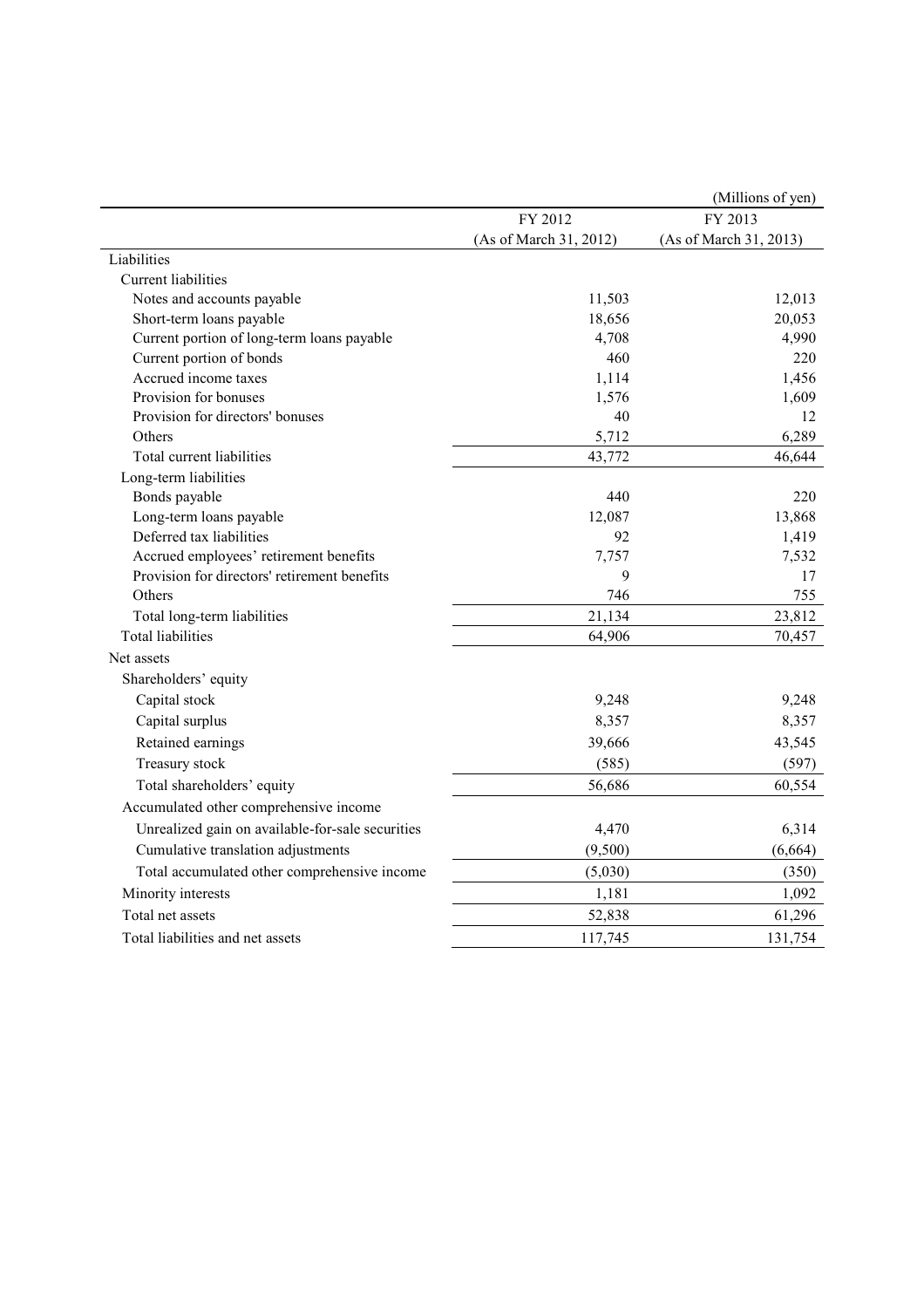# **(2) Consolidated Statements of Income and Consolidated Comprehensive Income**

[Consolidated statements of income]

|                                                      |                     | (Millions of yen)   |
|------------------------------------------------------|---------------------|---------------------|
|                                                      | FY 2012             | FY 2013             |
|                                                      | (From April 1, 2011 | (From April 1, 2012 |
|                                                      | to March 31, 2012)  | to March 31, 2013)  |
| Net sales                                            | 113,676             | 118,973             |
| Cost of sales                                        | 80,289              | 82,677              |
| Gross profit on sales                                | 33,386              | 36,295              |
| Selling, administrative, research and development    | 29,415              | 30,009              |
| expenses                                             |                     |                     |
| Operating income (loss)                              | 3,971               | 6,285               |
| Non-operating income                                 |                     |                     |
| Interest income                                      | 21                  | 25                  |
| Dividends income                                     | 316                 | 369                 |
| Investment gain on equity method                     | 90                  | 46                  |
| Foreign exchange gains                               | 30                  | 659                 |
| Others                                               | 580                 | 668                 |
| Total non-operating income                           | 1,039               | 1,769               |
| Non-operating expenses                               |                     |                     |
| Interest expenses                                    | 470                 | 441                 |
| Others                                               | 242                 | 138                 |
| Total non-operating expenses                         | 713                 | 580                 |
| Ordinary income (loss)                               | 4,297               | 7,475               |
| Extraordinary income                                 |                     |                     |
| Gain on sale of fixed assets                         | 5                   | 8                   |
| Gain on step acquisitions                            |                     | 99                  |
| Gain on sales of subsidiaries and affiliates' stocks |                     | 524                 |
| Others                                               |                     | 10                  |
| Total extraordinary income                           | 5                   | 643                 |
| <b>Extraordinary losses</b>                          |                     |                     |
| Loss on sale or disposition of fixed assets          | 60                  | 23                  |
| Impairment loss                                      | 34                  | 761                 |
| Loss on valuation of golf club membership            | 28                  |                     |
| Total extraordinary losses                           | 123                 | 784                 |
| Net income (loss) before income taxes and minority   |                     |                     |
| interests                                            | 4,178               | 7,333               |
| Income taxes-current                                 | 1,783               | 2,319               |
| Income taxes-deferred                                | 452                 | 152                 |
| Total income taxes                                   | 2,236               | 2,472               |
| Income (loss) before minority interests              | 1,942               | 4,861               |
| Minority interests in income                         | 168                 | 188                 |
| Net income (loss)                                    | 1,774               | 4,673               |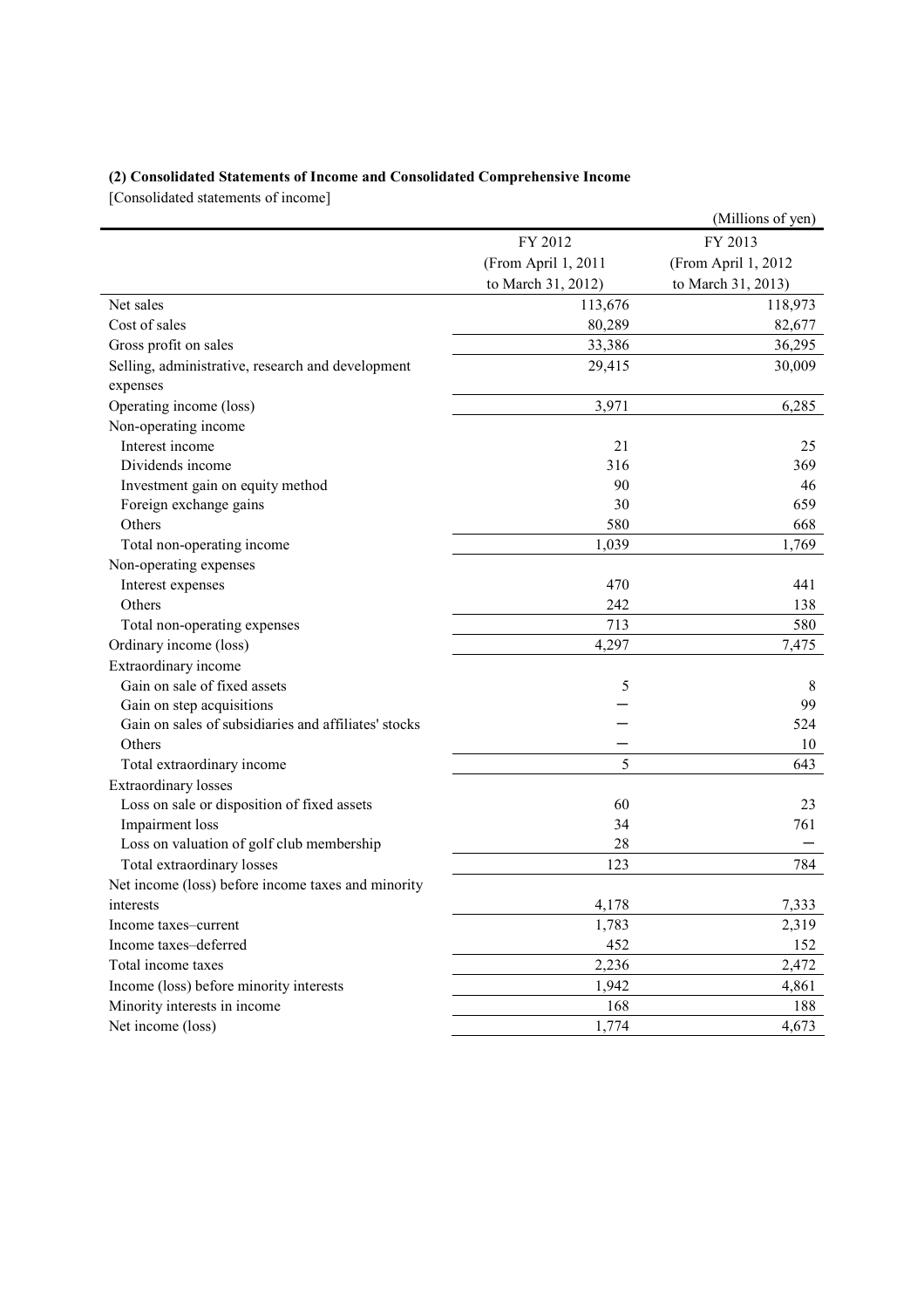| [Consolidated comprehensive income]              |                     |                      |  |
|--------------------------------------------------|---------------------|----------------------|--|
|                                                  |                     | (Millions of yen)    |  |
|                                                  | FY 2012             | FY 2013              |  |
|                                                  | (From April 1, 2011 | (From April 1, 2012) |  |
|                                                  | to March 31, 2012)  | to March 31, 2013)   |  |
| Income before minority interests                 | 1,942               | 4,861                |  |
| Other comprehensive income                       |                     |                      |  |
| Unrealized gain on available-for-sale securities | 774                 | 1,844                |  |
| Cumulative translation adjustments               | (1,247)             | 3,001                |  |
| Share of other comprehensive income of           |                     |                      |  |
| associates accounted for using equity method     | (17)                | 76                   |  |
| Total other comprehensive income                 | (490)               | 4,921                |  |
| Comprehensive income                             | 1,452               | 9,783                |  |
| (break down)                                     |                     |                      |  |
| Comprehensive income attributable to owners of   |                     |                      |  |
| the parent                                       | 1,312               | 9,353                |  |
| Comprehensive income attributable to minority    |                     |                      |  |
| interests                                        | 139                 | 430                  |  |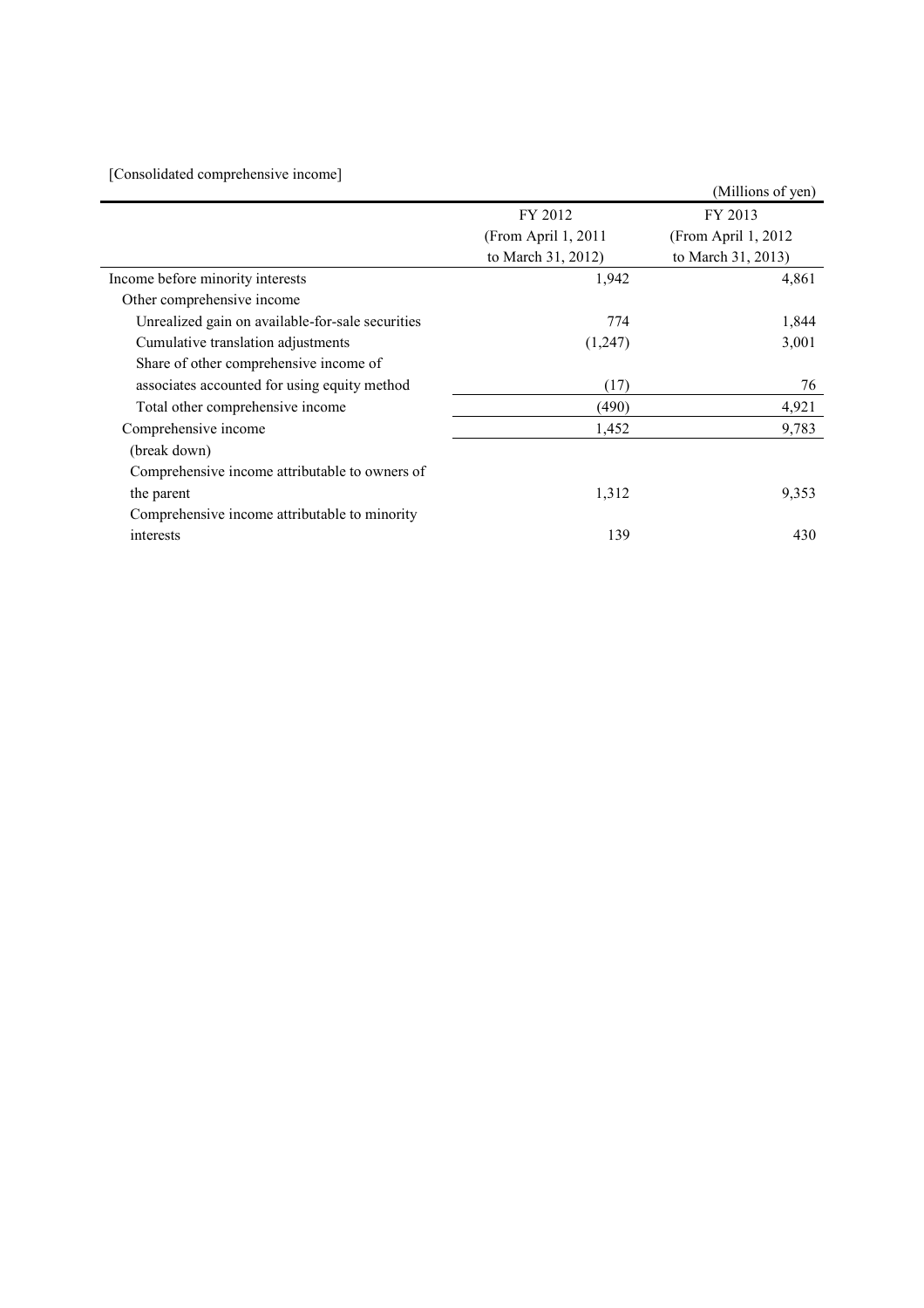|                                            |                     | (Millions of yen)   |
|--------------------------------------------|---------------------|---------------------|
|                                            | FY 2012             | FY 2013             |
|                                            | (From April 1, 2011 | (From April 1, 2012 |
|                                            | to March 31, 2012)  | to March 31, 2013)  |
| Shareholders' equity                       |                     |                     |
| Capital stock                              |                     |                     |
| Balance at the beginning of current period | 9,248               | 9,248               |
| Changes of items during the period         |                     |                     |
| Changes of items during the period         |                     |                     |
| Balance at the end of current period       | 9,248               | 9,248               |
| Capital surplus                            |                     |                     |
| Balance at the beginning of current period | 8,358               | 8,357               |
| Changes of items during the period         |                     |                     |
| Disposal of treasury stock                 | (0)                 | (0)                 |
| Total changes of items during the period   | (0)                 | (0)                 |
| Balance at the end of current period       | 8,357               | 8,357               |
| Retained earnings                          |                     |                     |
| Balance at the beginning of current period | 38,694              | 39,666              |
| Changes of items during the period         |                     |                     |
| Dividends from surplus                     | (802)               | (794)               |
| Net income                                 | 1,774               | 4,673               |
| Total changes of items during the period   | 971                 | 3,879               |
| Balance at the end of current period       | 39,666              | 43,545              |
| Treasury stock                             |                     |                     |
| Balance at the beginning of current period | (185)               | (585)               |
| Changes of items during the period         |                     |                     |
| Purchase of treasury stock                 | (404)               | (11)                |
| Disposal of treasury stock                 | 4                   | $\boldsymbol{0}$    |
| Total changes of items during the period   | (399)               | (11)                |
| Balance at the end of current period       | (585)               | (597)               |
| Total shareholders' equity                 |                     |                     |
| Balance at the beginning of current period | 56,115              | 56,686              |
| Changes of items during the period         |                     |                     |
| Dividends from surplus                     | (802)               | (794)               |
| Net income                                 | 1,774               | 4,673               |
| Purchase of treasury stock                 | (404)               | (11)                |
| Disposal of treasury stock                 | 4                   | $\boldsymbol{0}$    |
| Total changes of items during the period   | 571                 | 3,867               |
| Balance at the end of current period       | 56,686              | 60,554              |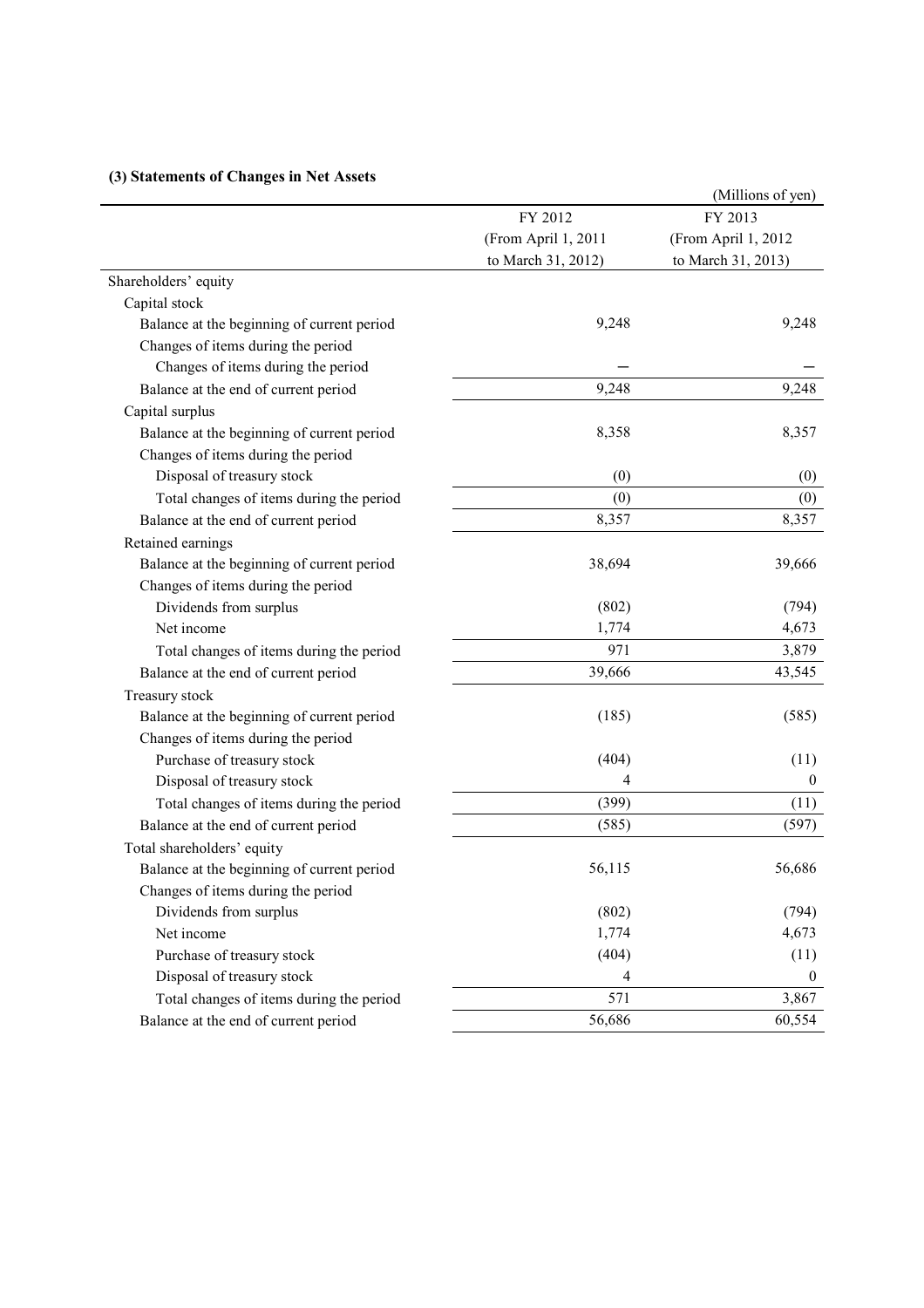|                                                         |                     | (Millions of yen)   |
|---------------------------------------------------------|---------------------|---------------------|
|                                                         | FY 2012             | FY 2013             |
|                                                         | (From April 1, 2011 | (From April 1, 2012 |
|                                                         | to March 31, 2012)  | to March 31, 2013)  |
| Accumulated Other Comprehensive Income                  |                     |                     |
| Valuation difference on available-for-sale securities   |                     |                     |
| Balance at the beginning of current period              | 3,697               | 4,470               |
| Changes of items during the period                      |                     |                     |
| Net changes of items other than shareholders'<br>equity | 772                 | 1,843               |
| Total changes of items during the period                | 772                 | 1,843               |
| Balance at the end of current period                    | 4,470               | 6,314               |
| Foreign currency translation adjustment                 |                     |                     |
| Balance at the beginning of current period              | (8,266)             | (9,500)             |
| Changes of items during the period                      |                     |                     |
| Net changes of items other than shareholders'<br>equity | (1,234)             | 2,835               |
| Total changes of items during the period                | (1,234)             | 2,835               |
| Balance at the end of current period                    | (9,500)             | (6,664)             |
| Accumulated other comprehensive income                  |                     |                     |
| Balance at the beginning of current period              | (4, 568)            | (5,030)             |
| Balance at the end of current period                    |                     |                     |
| Net changes of items other than shareholders'<br>equity | (461)               | 4,679               |
| Total changes of items during the period                | (461)               | 4,679               |
| Balance at the end of current period                    | (5,030)             | (350)               |
| Minority interests                                      |                     |                     |
| Balance at the beginning of current period              | 1,090               | 1,181               |
| Changes of items during the period                      |                     |                     |
| Net changes of items other than shareholders'<br>equity | 91                  | (89)                |
| Total changes of items during the period                | 91                  | (89)                |
| Balance at the end of current period                    | 1,181               | 1,092               |
| Total net assets                                        |                     |                     |
| Balance at the beginning of current period              | 52,637              | 52,838              |
| Changes of items during the period                      |                     |                     |
| Dividends from surplus                                  | (802)               | (794)               |
| Net income                                              | 1,774               | 4,673               |
| Purchase of treasury stock                              | (404)               | (11)                |
| Disposal of treasury stock                              | 4                   | $\mathbf{0}$        |
| Net changes of items other than shareholders'<br>equity | (370)               | 4,590               |
| Total changes of items during the period                | 201                 | 8,457               |
| Balance at the end of current period                    | 52,838              | 61,296              |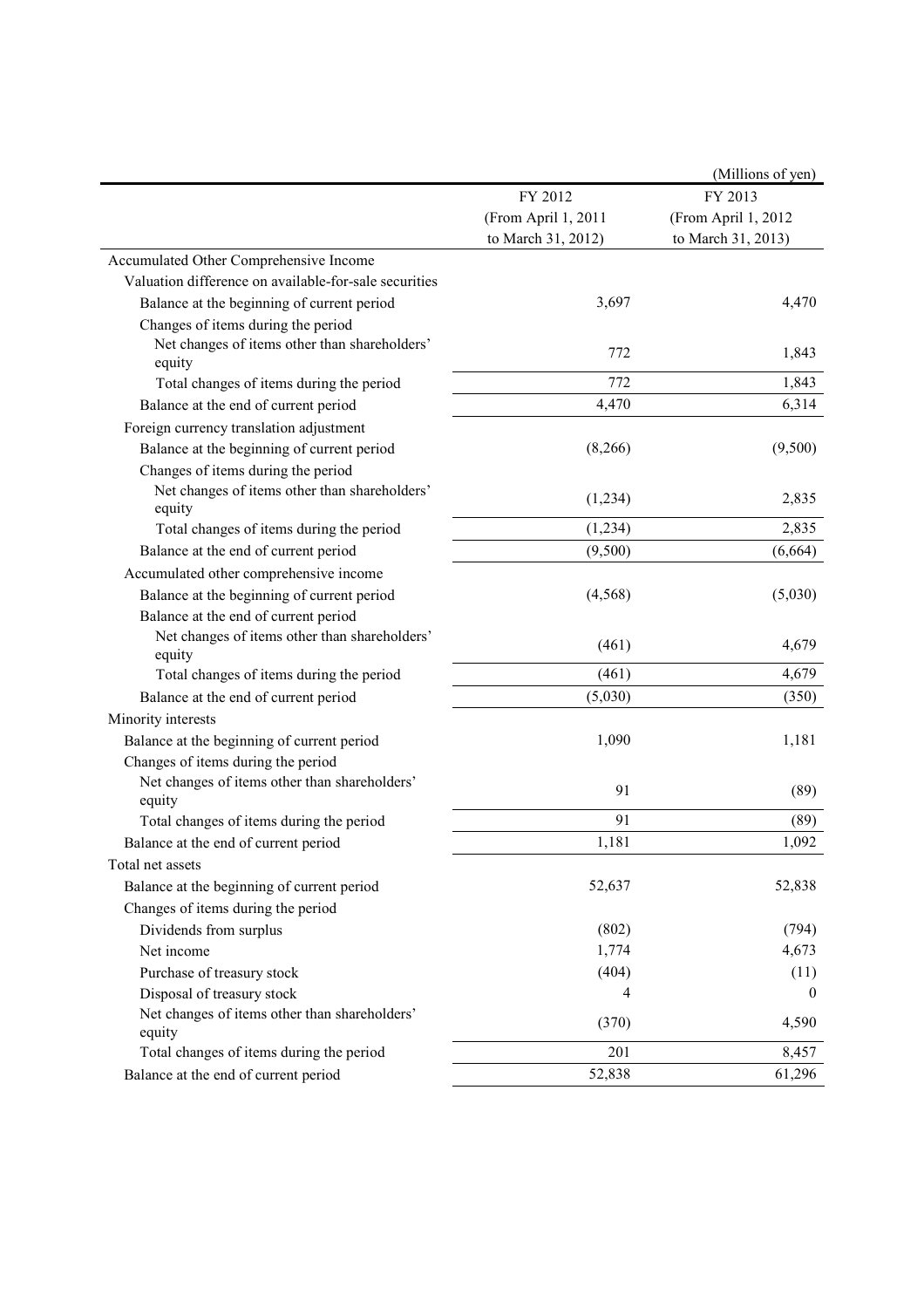# **4) Consolidated Statements of Cash Flows**

|                                                                                                 |                     | (Millions of yen)   |
|-------------------------------------------------------------------------------------------------|---------------------|---------------------|
|                                                                                                 | FY 2012             | FY 2013             |
|                                                                                                 | (From April 1, 2011 | (From April 1, 2012 |
|                                                                                                 | to March 31, 2012)  | to March 31, 2013)  |
| Net cash provided by (used in) operating activities                                             |                     |                     |
| Income before income taxes                                                                      | 4,178               | 7,333               |
| Depreciation and amortization                                                                   | 4,895               | 4,619               |
| Impairment loss                                                                                 | 34                  | 761                 |
| Increase (decrease) in allowance for doubtful                                                   |                     |                     |
| accounts                                                                                        | 121                 | 30                  |
| Increase (decrease) in provision for retirement                                                 |                     |                     |
| benefits                                                                                        | (113)               | (390)               |
| Interest and dividends income                                                                   | (337)               | (395)               |
| Interest expenses                                                                               | 470                 | 441                 |
| Loss (gain) on sales of stocks of subsidiaries and<br>affiliates                                |                     | (524)               |
| Loss (gain) on step acquisitions                                                                |                     | (99)                |
| Loss (gain) on sales and retirement of property, plant                                          | 55                  | 15                  |
| and equipment                                                                                   |                     |                     |
| Decrease (increase) in notes and accounts                                                       | (2, 555)            | (1,886)             |
| receivable-trade                                                                                |                     |                     |
| Decrease (increase) in inventories                                                              | 195                 | (1,745)             |
| Increase (decrease) in notes and accounts payable-<br>trade                                     | 183                 | 5                   |
| Other                                                                                           | 880                 | (414)               |
| Subtotal                                                                                        | 8,009               | 7,750               |
| Interest and dividends income received                                                          | 389                 | 559                 |
| Interest income payment                                                                         | (473)               | (453)               |
| Income taxes (paid) refund                                                                      | (1,033)             | (2, 131)            |
| Net cash provided by (used in) operating activities                                             | 6,890               | 5,724               |
| Net cash provided by (used in) investing activities                                             |                     |                     |
| Purchase of property, plant and equipment                                                       | (3,645)             | (5,910)             |
| Proceeds from sales of property, plant and                                                      | 6                   | 15                  |
| equipment                                                                                       |                     |                     |
| Purchase of intangible assets                                                                   | (109)               | (154)               |
| Purchase of investment securities                                                               | (128)               | (22)                |
| Collection of loans receivable                                                                  | 33                  | 1                   |
| Payments for increase in capital of subsidiaries                                                |                     | (386)               |
| Purchase of investments in capital of subsidiaries                                              |                     | (161)               |
| Proceeds from purchase of investments in                                                        |                     |                     |
| subsidiaries resulting in change in scope of<br>consolidation                                   |                     | 6                   |
| Proceeds from sales of stocks of subsidiaries and<br>affiliates resulting in change in scope of |                     | 1,159               |
| consolidation                                                                                   | (111)               | 88                  |
| Other                                                                                           |                     |                     |
| Net cash provided by (used in) investing activities                                             | (3,955)             | (5,363)             |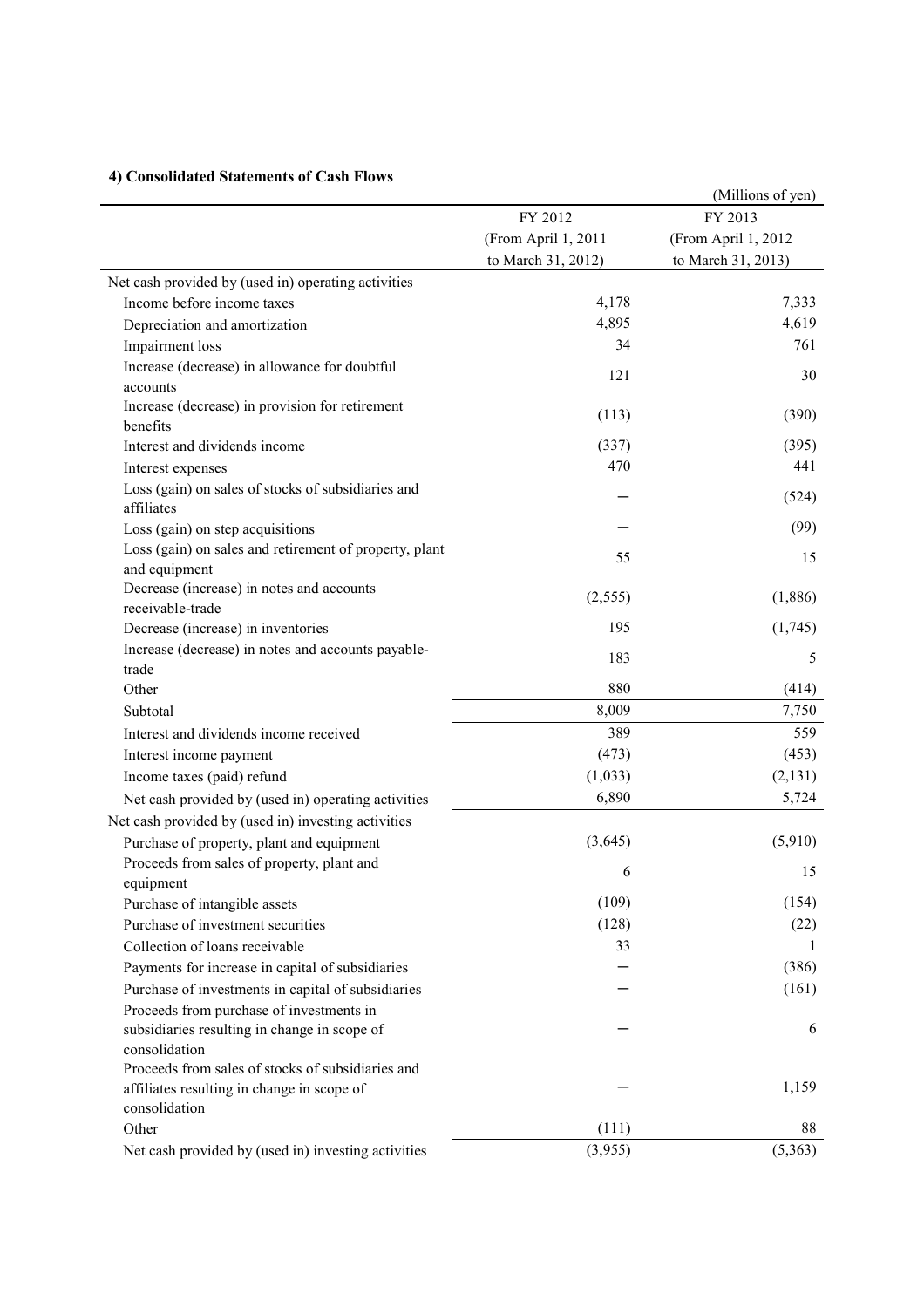|                                                                | FY 2012             | FY 2013              |  |
|----------------------------------------------------------------|---------------------|----------------------|--|
|                                                                | (From April 1, 2011 | (From April 1, 2012) |  |
|                                                                | to March 31, 2012)  | to March 31, 2013)   |  |
| Net cash provided by (used in) financing activities            |                     |                      |  |
| Net increase (decrease) in short-term loans payable            | (1, 136)            | 989                  |  |
| Proceeds from long-term loans payable                          | 4,137               | 6,644                |  |
| Repayment of long-term loans payable                           | (5,005)             | (4,853)              |  |
| Redemption of bonds                                            | (460)               | (460)                |  |
| Purchase of treasury stock                                     | (404)               | (4)                  |  |
| Cash dividends paid                                            | (803)               | (793)                |  |
| Cash dividends paid to minority shareholders                   | (48)                | (99)                 |  |
| Other                                                          | (23)                | (49)                 |  |
| Net cash provided by (used in) financing activities            | (3,743)             | 1,372                |  |
| Effect of exchange rate change on cash and cash<br>equivalents | (123)               | 398                  |  |
| Net increase (decrease) in cash and cash equivalents           | (931)               | 2,131                |  |
| Cash and cash equivalents at beginning of period               | 12,136              | 11,205               |  |
| Cash and cash equivalents at end of period                     | 11,205              | 13,336               |  |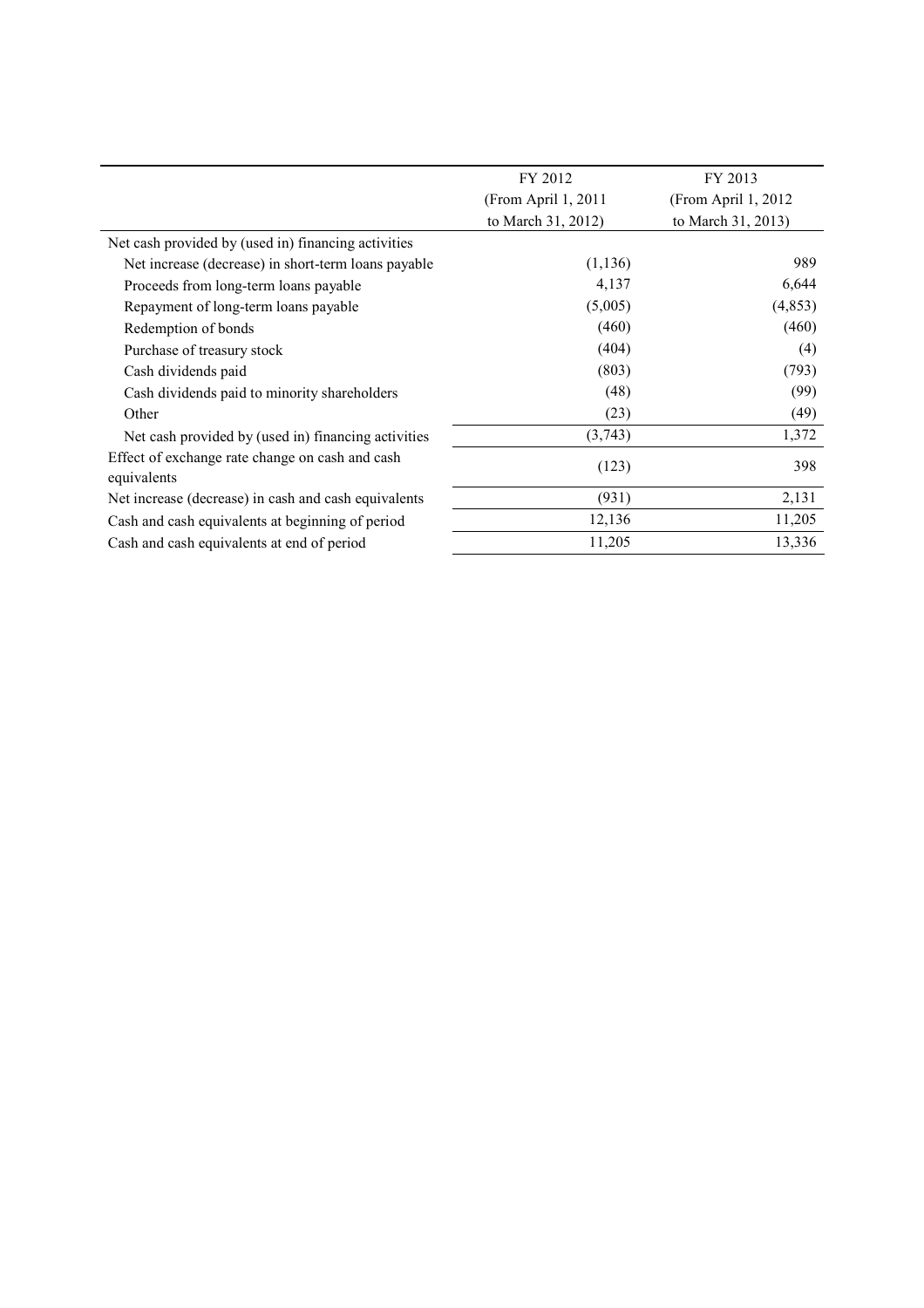#### Information Concerning Sales, Income (Loss), and Assets Amount by Reporting Segment

|                                                                                                                      |                |            |            |            |                |                         | (Millions of yen)                                       |
|----------------------------------------------------------------------------------------------------------------------|----------------|------------|------------|------------|----------------|-------------------------|---------------------------------------------------------|
|                                                                                                                      | Japan          | Americas   | Europe     | Asia       | Total          | Adjustment<br>Amount *1 | Consolidated<br>Income<br><b>Statement</b><br>Amount *2 |
| Net sales                                                                                                            |                |            |            |            |                |                         |                                                         |
| External sales                                                                                                       | 68,597         | 18,881     | 13,520     | 12,675     | 113,676        |                         | 113,676                                                 |
| Inter-segment sales and<br>transfers                                                                                 | 7,530          | 716        | 1,077      | 228        | 9,552          | (9, 552)                |                                                         |
| Total                                                                                                                | 76,128         | 19,598     | 14,597     | 12,904     | 123,229        | (9, 552)                | 113,676                                                 |
| Segment income (loss)                                                                                                | 3,927          | (613)      | (491)      | 914        | 3,736          | 234                     | 3,971                                                   |
| Segment assets                                                                                                       | 87,682         | 12,372     | 10,504     | 12,066     | 122,625        | (4, 879)                | 117,745                                                 |
| Other item<br>Depreciation expense<br>Increase in property,<br>plant and equipment<br>and intangible fixed<br>assets | 3,474<br>2,157 | 521<br>867 | 467<br>508 | 431<br>465 | 4,895<br>3,999 | –                       | 4,895<br>3,999                                          |

Notes: 1. Adjustment amounts are as follows.

- (1) 234 million yen of the segment income (loss) adjustments amount includes 218 million yen in adjustments for internal gains and losses related to intersegment transaction, 24 million yen in adjustments for inventories related to intersegment transaction, and -8 million yen in others.
- (2) -4,879 million yen of the segment assets adjustments amount includes -4,736 million yen in adjustments for internal transaction related to intersegment transaction, -219 million yen in adjustments for inventories related to intersegment transaction, and 76 million yen in others.
- 2. Segment income (loss) is adjusted with operating income, as recorded in consolidated statements of income.